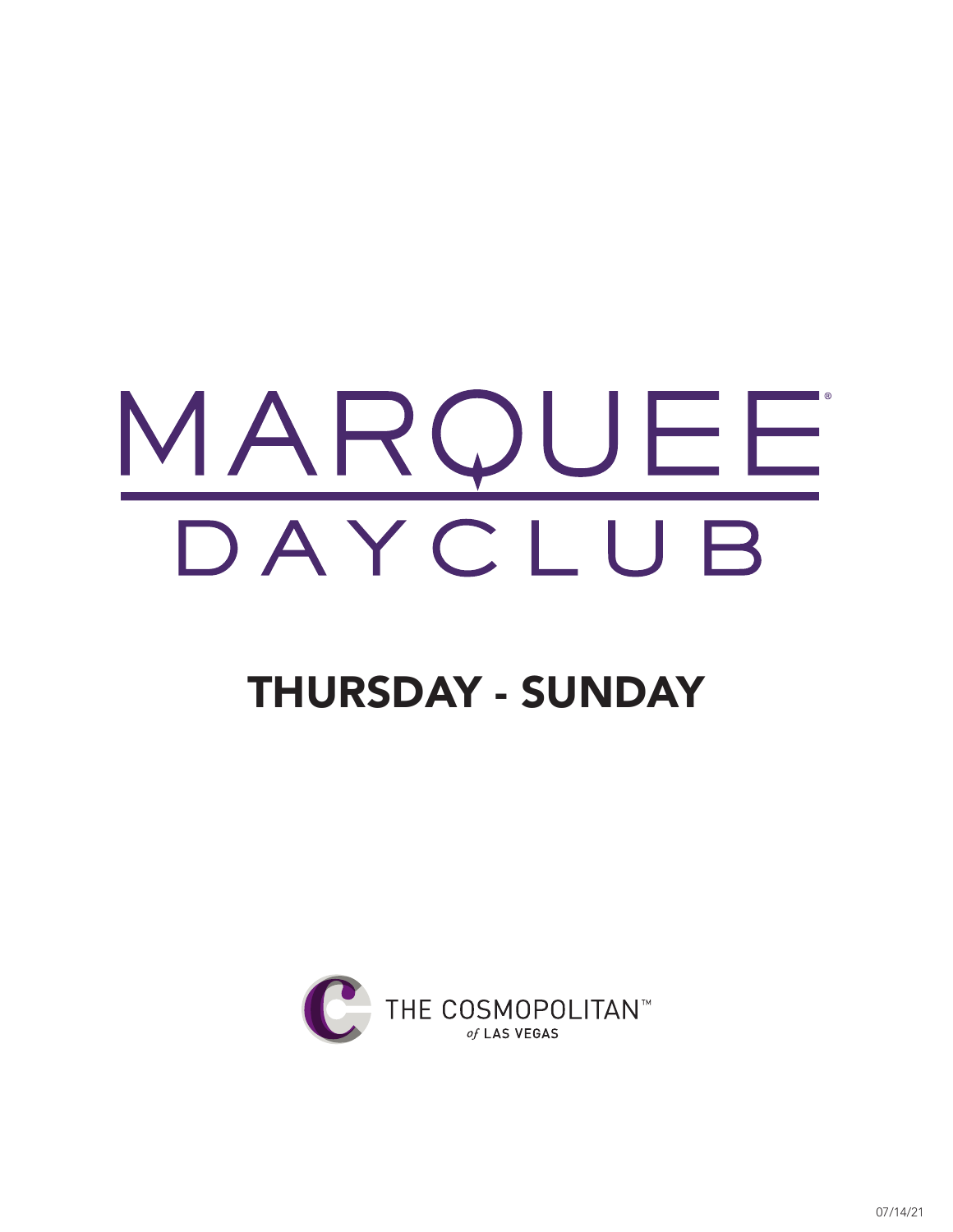

### BOTTLE MENU

#### CHAMPAGNE PACKAGES THEMED DELIVERY OF CHAMPAGNE TO YOUR TABLE

#### THE PRINCESS PACKAGE

3 BOTTLES OF PIPER-HEIDSIECK 'RARE' BRUT 750ML BLANC 2100 ROSÉ 3000

#### WAIT A SEC

4 BOTTLES OF TAITTINGER NOCTURNE 750ML ROSÉ 2500

#### THE BEAUTIFUL ERA

2 MAGNUMS OF PERRIER-JOUËT BELLE EPOQUE BRUT BLANC 2800 ROSÉ 5500

#### FLOWER POWER

5 BOTTLES OF PERRIER-JOUËT BELLE EPOQUE BRUT 750ML BLANC 3100 ROSÉ 5225

#### THE QUEEN AND HER COURT

1 MAGNUM PLUS 3 750ML BOTTLES OF PIPER-HEIDSIECK 'RARE' BRUT BLANC 3300

#### A CASE OF ACE

3 BOTTLES OF ARMAND DE BRIGNAC (ACE OF SPADES) 750ML BLANC 5000 ROSÉ 7250

#### FAMILY VALUES

TAITTINGER BRUT LA FRANÇAISE

750ML 1.5 LITER 3 LITER 6 LITER 9 LITER 12 LITER 15 LITER BLANC 30000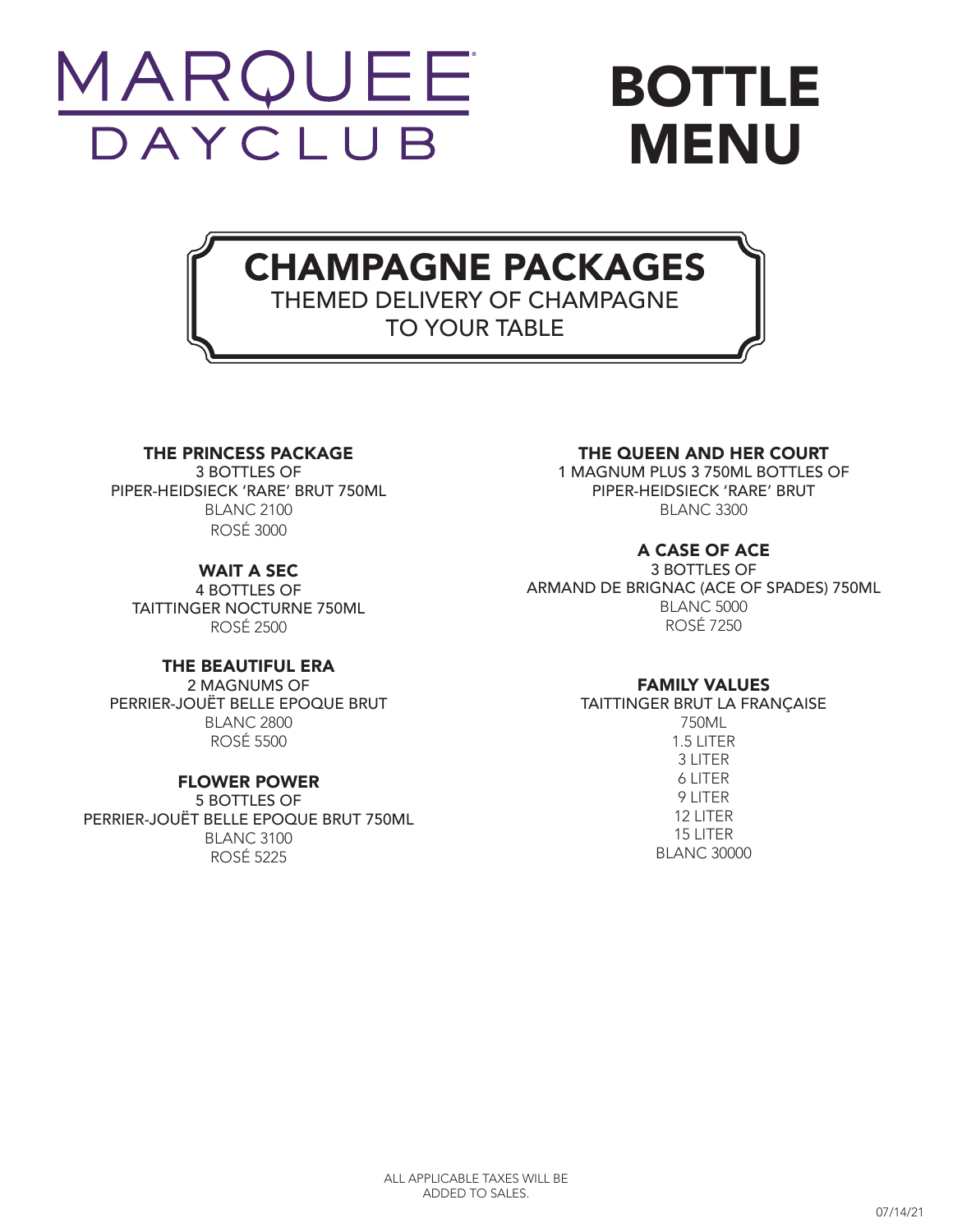# DAYCLUB

### BOTTLE MENU

#### **CHAMPAGNE**

| ARMAND DE BRIGNAC (ACE OF SPADES)   | 1995 |
|-------------------------------------|------|
| <b>LOUIS ROEDERER CRISTAL</b>       | 1850 |
| <b>CUVÉE DOM PÉRIGNON</b>           | 1095 |
| PIPER-HEIDSIECK 'RARE'              | 800  |
| <b>VEUVE CLICQUOT YELLOW LABEL</b>  | 775  |
| PERRIER-JOUËT BELLE EPOQUE          | 695  |
| PERRIER-JOUËT BLANC DE BLANC        | 625  |
| G.H. MUMM BRUT                      | 450  |
| <b>TAITTINGER BRUT LA FRANCAISE</b> | 450  |
|                                     |      |

#### ROSÉ

| ARMAND DE BRIGNAC ROSÉ (ACE OF SPADES) | 2740 |
|----------------------------------------|------|
| LOUIS ROEDERER CRISTAL ROSÉ            | 2700 |
| CUVÉE DOM PÉRIGNON ROSÉ                | 2500 |
| PERRIER-JOUËT BELLE EPOQUE ROSÉ        | 1295 |
| PIPER HEIDSIECK 'RARE' ROSÉ            | 1275 |
| MOËT 'NECTAR' ROSÉ                     | 725  |
| TAITTINGER 'NOCTURNE' ROSÉ             | 575  |

#### MAGNUM - 1.5 LITER

| ARMAND DE BRIGNAC ROSÉ (ACE OF SPADES) | 6750 |  |
|----------------------------------------|------|--|
| CUVÉE DOM PÉRIGNON ROSÉ                | 4500 |  |
| <b>LOUIS ROEDERER CRISTAL</b>          | 4250 |  |
| ARMAND DE BRIGNAC (ACE OF SPADES)      | 4250 |  |
| PERRIER-JOUËT BELLE EPOQUE ROSÉ        | 3500 |  |
| CUVÉE DOM PÉRIGNON                     | 2500 |  |
| PIPER-HEIDSIECK 'RARE'                 | 1800 |  |
| PERRIER-JOUËT BELLE EPOQUE             | 1595 |  |
| TAITTINGER BRUT LA FRANÇAISE           | 850  |  |
|                                        |      |  |

#### JEROBOAM - 3 LITER

| ARMAND DE BRIGNAC ROSÉ (ACE OF SPADES) | 25000 |
|----------------------------------------|-------|
| CUVÉE DOM PÉRIGNON ROSÉ                | 15000 |
| ARMAND DE BRIGNAC (ACE OF SPADES)      | 15000 |
| <b>CUVÉE DOM PÉRIGNON</b>              | 9995  |
| PERRIER-JOUËT BELLE EPOQUE ROSÉ        | 8000  |
| PERRIER-JOUËT BELLE EPOQUE             | 4500  |
| TAITTINGER BRUT LA FRANÇAISE           | 3250  |

#### METHUSELAH - 6 LITER

| <b>LOUIS ROEDERER CRISTAL</b>      | 35000 |
|------------------------------------|-------|
| ARMAND DE BRIGNAC (ACE OF SPADES)  | 35000 |
| <b>CUVÉE DOM PÉRIGNON</b>          | 30000 |
| MOËT NECTAR ROSÉ                   | 7000  |
| <b>VEUVE CLICQUOT YELLOW LABEL</b> | 7000  |
| TAITTINGER BRUT LA FRANÇAISE       | 5750  |

#### SALMANAZAR - 9 LITER

| TAITTINGER BRUT LA FRANÇAISE | 7750 |
|------------------------------|------|
|                              |      |

#### BALTHAZAR - 12 LITER

| TAITTINGER BRUT LA FRANÇAISE | 10000 |
|------------------------------|-------|
|------------------------------|-------|

#### NEBUCHADNEZZAR - 15 LITER

| ARMAND DE BRIGNAC (ACE OF SPADES) | 90000 |
|-----------------------------------|-------|
| VEUVE CLICQUOT YELLOW LABEL       | 15000 |
| TAITTINGER BRUT LA FRANÇAISE      | 12500 |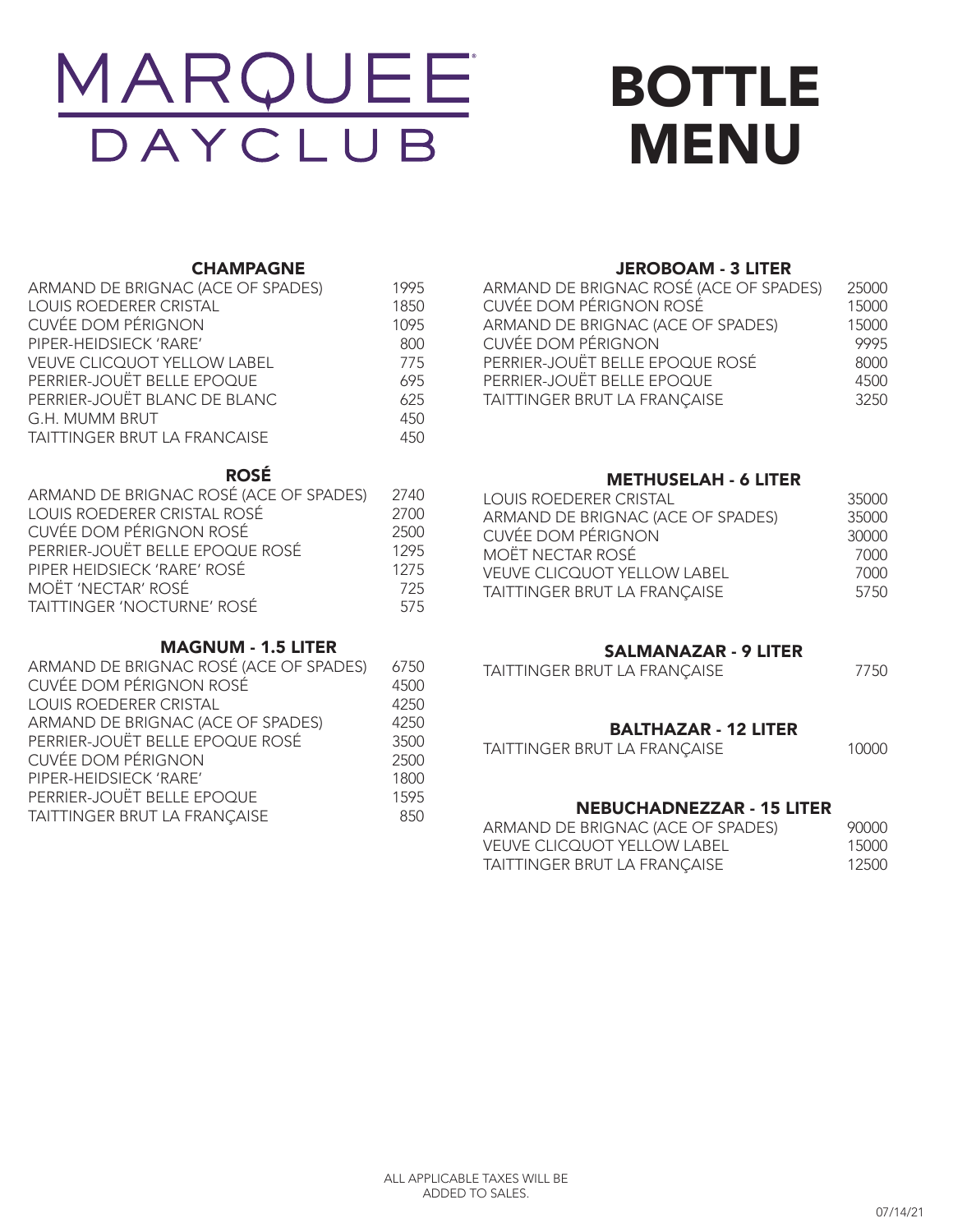### BOTTLE MENU

6500

#### VODKA

| <b>ABSOLUT ELYX</b>          | 795 |
|------------------------------|-----|
| CIROC.                       | 795 |
| <b>GREY GOOSE</b>            | 795 |
| KFTFI ONF                    | 795 |
| TITO'S HANDMADE              | 795 |
| <b>HENDRY'S</b>              | 750 |
| NEW AMSTERDAM 'PINK WHITNEY' | 750 |
|                              |     |

#### VODKA 1.75L

| ABSOLUT FIYX    | 1450 |
|-----------------|------|
| TITO'S HANDMADE | 1450 |
| GREY GOOSE      | 1450 |





#### **TEQUILA**

#### •AÑEJO•

| CLASE AZUL ULTRA EXTRA AÑEJO     | 6500 |
|----------------------------------|------|
| <b>CINCORO (1.75L)</b>           | 3500 |
| <b>CINCORO</b>                   | 1500 |
| LOBOS 1707 EXTRA AÑEJO           | 1425 |
| PATRON EXTRA AÑEJO               | 1250 |
| EL TESORO 'PARADISO' EXTRA AÑEJO | 1200 |
| <b>KOMOS CRISTALINO</b>          | 1025 |
| CODIGO AÑEJO                     | 975  |
|                                  |      |

#### •REPOSADO•

| CINCORO         | 950 |
|-----------------|-----|
| <b>NOSOTROS</b> | 750 |
| LOBOS 1707      | 750 |

| HENDRICK'S               | 725  |
|--------------------------|------|
| BOMBAY SAPPHIRE          | 725  |
| McOUFFN & THE VIOLET FOG | -700 |
|                          |      |
|                          |      |

GIN

#### RUM

| 125U | <b>BACARDI 8 YR</b>     | 775 |
|------|-------------------------|-----|
| 1200 | <b>BACARDI SUPERIOR</b> | 725 |
| 1025 | <b>MAI IBU</b>          | 725 |
| 975  | MOUNT GAY 'FCLIPSE'     | 725 |
|      | <b>BACARDI SPICED</b>   | 725 |
|      | <b>BACARDI</b>          | 725 |
| 950  |                         |     |

|          | <b>•BLANCO•</b> |            |
|----------|-----------------|------------|
| CINICODO |                 | <u>nno</u> |

| CINCORO   | YUU |
|-----------|-----|
| AVION     | 750 |
| PATRON    | 750 |
| CAZADORES | 725 |
|           |     |

#### •MEZCAL•

ILEGAL JOVEN 725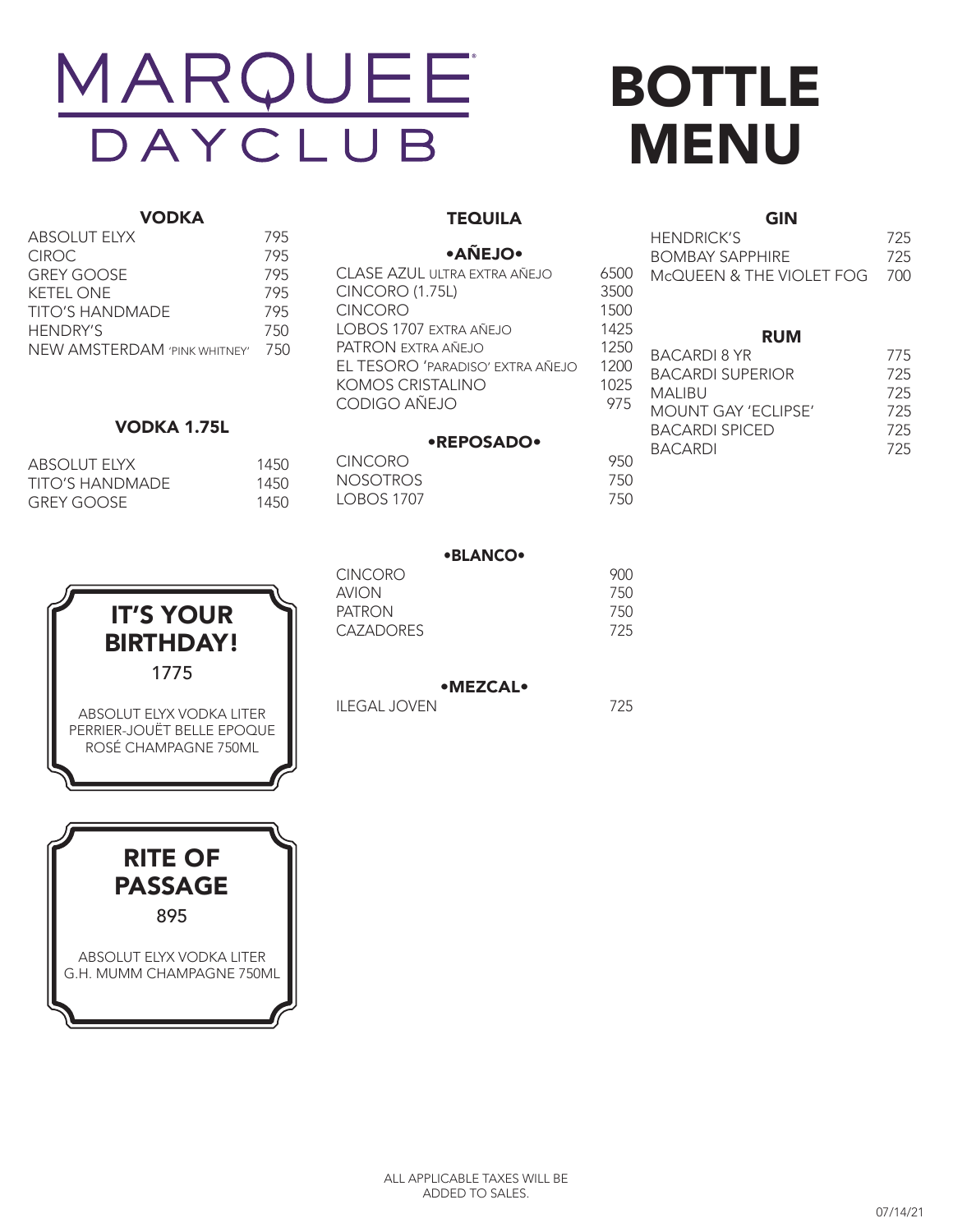## BOTTLE MENU

#### **COGNAC**

| <b>REMY MARTIN "LOUIS XIII"</b>    | 9000 |
|------------------------------------|------|
| <b>HENNESSY</b> "RICHARD HENNESSY" | 7500 |
| REMY MARTIN XO                     | 1495 |
| COURVOISIER XO                     | 975  |
| REMY MARTIN VSOP                   | 795  |
| REMY MARTIN 1738                   | 795  |
| <b>COURVOISIER VS</b>              | 750  |

#### WHISKEY

| WHISTLE PIG RYE 15YR                   | 2500 |
|----------------------------------------|------|
| <b>WHISTLE PIG 'PIGGYBACK' RYE 6YR</b> | 1500 |
| <b>JAMESON</b>                         | 750  |
| JACK DANIFI'S                          | 750  |
| <b>CROWN ROYAL</b>                     | 750  |

#### SCOTCH - SINGLE MALT & BLENDED

| CHIVAS REGAL ROYAL SALUTE 21 YR | 1200. |
|---------------------------------|-------|
| MONKEY SHOULDER                 | 750   |
| JOHNNIE WALKER BLACK LABEL 750  |       |

#### CORDIALS

| JIM BEAM 'FIRE'     | 750 |
|---------------------|-----|
| <b>JAGERMEISTER</b> | 725 |
| $ST \sim GFRMAIN$   | 725 |
| <b>COINTREAU</b>    | 725 |
| PATRON XO CAFE      | 725 |
| APEROL              | 725 |

#### WINE

| <b>OPUS ONE</b>                | 850  |
|--------------------------------|------|
| FAR NIENTE, CHARDONNAY         | 450  |
| <b>CAKEBREAD CELLARS</b>       | 450  |
| <b>SAUVIGNON BLANC</b>         |      |
| MEGAN ANNE, PINOT NOIR         | 450  |
| <b>BANSHEE, CABERNET</b>       | 375  |
| <b>HAMPTON WATER ROSÉ</b>      | 375  |
| <b>HAMPTON WATER ROSÉ 1.5L</b> | 650  |
| <b>HAMPTON WATER ROSÉ 3L</b>   | 1300 |
|                                |      |

#### BEERS & SELTZERS

| <b>BUD LIGHT</b><br><b>BUD LIGHT SELTZER</b>              | $12$   75   375<br>12   75   375 |
|-----------------------------------------------------------|----------------------------------|
| <b>BLACK CHERRY</b><br>CACTI AGAVE                        | 12   75   375                    |
| LIME, PINEAPPLE, STRAWBERRY<br>CORONA<br><b>HIGH NOON</b> | $12$   75   375<br>12   75   375 |
| WATERMELON<br>MAMITAS TEQUILA & SODA 12   75   375        |                                  |
| MANGO, PINEAPPLE<br><b>WHITFCI AW</b><br>GRAPEFRUIT       | 12   75   375                    |

#### NON-ALCOHOLIC (6 PACK)

| <b>THE PLUG</b><br>THE 1ST & ONLY PLANT-BASED |    |
|-----------------------------------------------|----|
| <b>ANTI-HANGOVER DRINK</b>                    |    |
| <b>RED BULL (SUGAR FREE &amp; EDITIONS)</b>   | 54 |
| <b>SAN BENEDETTO WATER</b>                    | 54 |
| Q GINGER BEER                                 | 54 |
| O SPARKLING GRAPFFRUIT                        | 54 |
| <b>LEMON PERFECT</b>                          | 54 |
| (LEMON & FLAVORED EDITIONS)                   |    |
| <b>COLD PRESSED JUICE MIXERS</b><br>(CARAFE)  | 25 |
|                                               |    |

DELOCE Canned Espresso Martini 18 CRAFTED TO PROVIDE A SUSTAINED BUZZ TO ENLIVEN YOUR CELEBRATION AT ANY TIME OF THE DAY



COLD PRESSED TO MAXIMIZE THE EXTRACTION OF TASTE, COLOR, AROMA & NUTRITIONAL VALUE.

MOJITO MARGARITA BAJAN PUNCH WATERMELON LEMON SOUR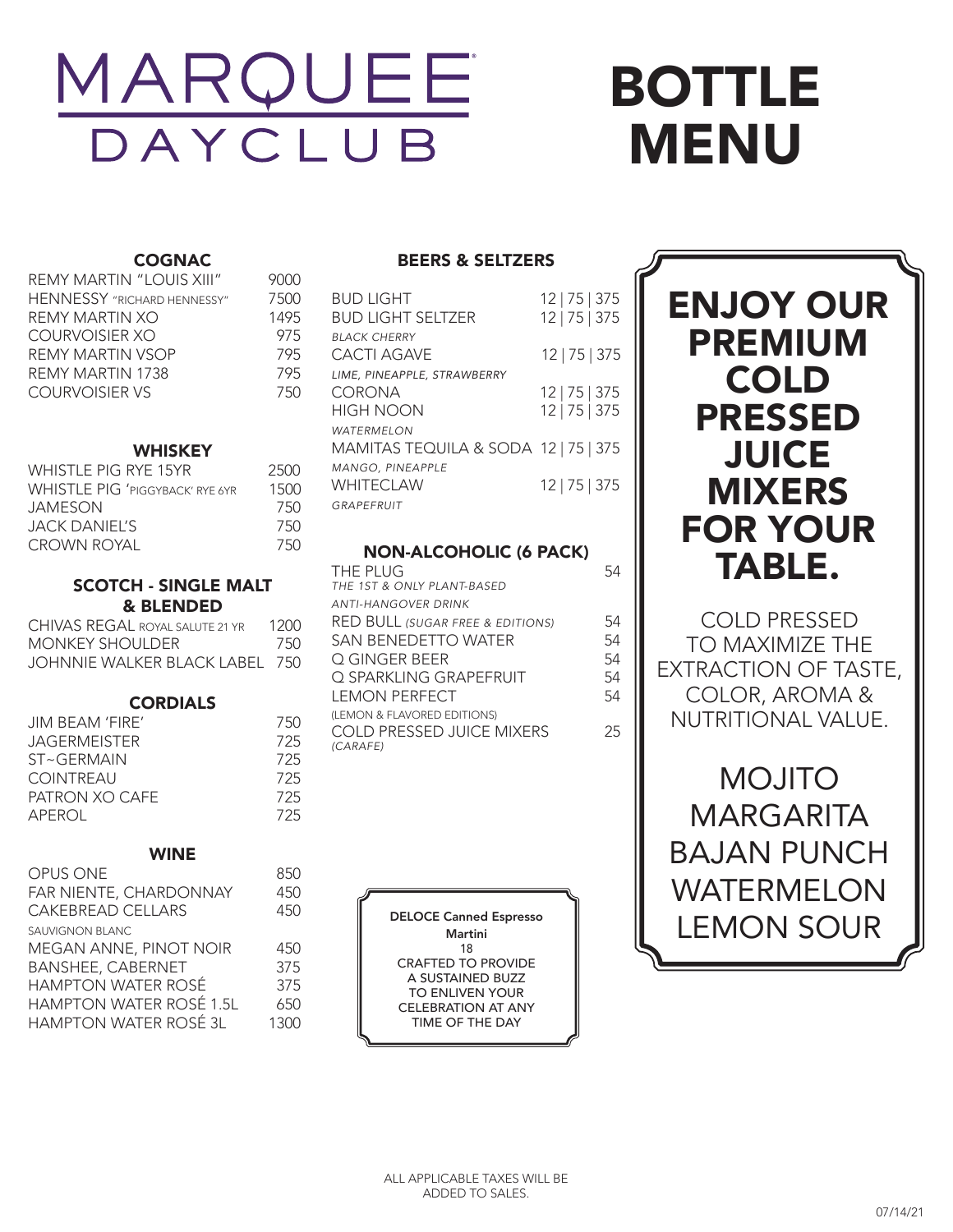## SPECIALTY COCKTAILS

THE UNICORN 44 | 90 PINK WHITNEY VODKA FROZEN WATERMELON RED BULL FROZEN LEMONADE, PRICKLY PEAR

#### THROWING SHADE

40 | 85 | 170 CAZADORES BLANCO TEQUILA APEROL APERITIVO, GINGER POMEGRANATE, PASSION FRUIT CITRUS

#### PARTY POUCH PUNCH

44 BACARDI SPICED RUM COLD PRESSED PINEAPPLE & CITRUS COCONUT, HIBISCUS

#### DESERT PEAR MARGARITA

40 | 85 | 170 CAZADORES BLANCO TEQUILA COINTREAU, DESERT PEAR COLD PRESSED LIME

#### MELON BASIL MOJITO

40 | 85 | 170 MOUNT GAY 'ECLIPSE' RUM COINTREAU, SPARKLING WINE CANTALOUPE, BASIL

#### MATCHA COLADA

44 | 90 | 180 TITO'S VODKA FROZEN COCONUT, MINT MATCHA LOVE GREEN TEA

#### VEGAS SPRITZ

40 | 85 | 170 APEROL APERITIVO SPARKLING WINE

#### PINEBERRY PALOMA

44 | 90 | 180 AVION SILVER TEQUILA STRAWBERRY, PINEAPPLE GRAPEFRUIT SODA

#### ELECTRIC LEMONADE

40 | 85 HENDRY'S VODKA BLUE CURACAO FROZEN LEMONADE

\* DOUBLES | PITCHERS | LARGE **PITCHERS** 

### SOUVENIR CUP 10

COMPLIMENTARY WITH THE PURCHASE OF ANY DOUBLE COCKTAIL FEATURING RED BULL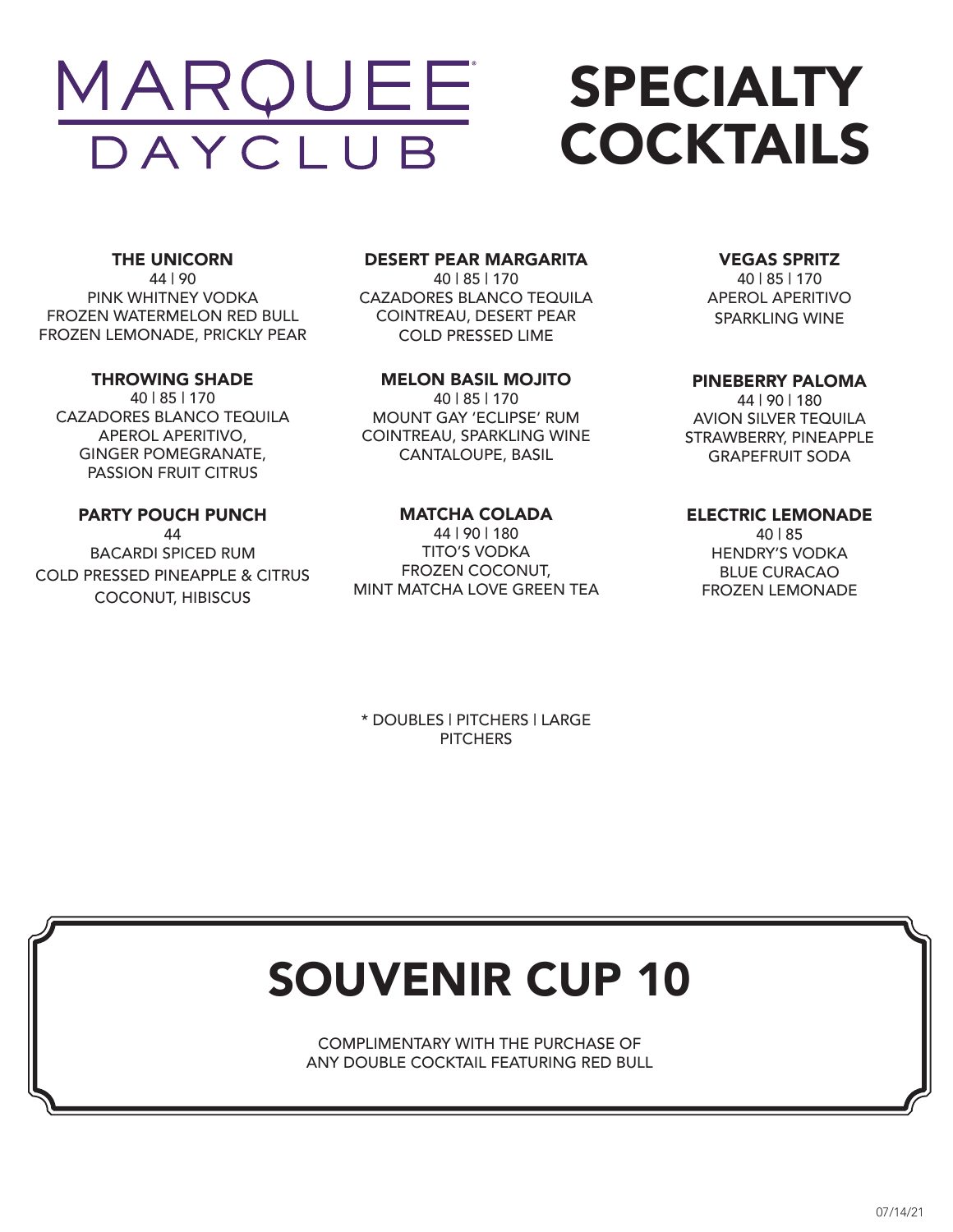

# FOOD MENU

### FRESH

| <b>HOT &amp; CRISPY FRIES V</b><br>CHILI SEASONED FRENCH FRIES                                                                                                                      | 12 |
|-------------------------------------------------------------------------------------------------------------------------------------------------------------------------------------|----|
| <b>GUACAMOLE Vg G</b><br>JALAPEÑO, PICO DE GALLO, TORTILLA CHIPS                                                                                                                    | 16 |
| <b>CHILLED DIP TRIO V</b><br>SPICY RICOTTA, EGGPLANT HUMMUS,<br>ROASTED TOMATO AIOLI, SERVED<br>WITH CARROTS, CELERY, BELL PEPPERS,<br>HEIRLOOM TOMATOES, TARO CHIPS,<br>PITA BREAD | 16 |
| <b>CHICKEN KATSU SKEWERS G</b><br>CURRY, TONKATSU SAUCE, SPICY MAYO                                                                                                                 | 18 |
| <b>MINI SHRIMP TACOS</b><br>TOMATILLO AVOCADO SALSA                                                                                                                                 | 18 |
| <b>SHRIMP COCKTAIL</b>                                                                                                                                                              | 20 |

4 JUMBO SHRIMP, COCKTAIL SAUCE

### PIZZA

| <b>MARGHERITA</b> V G<br>TOMATO, BASIL, FRESH MOZZARELLA                                                             | 18 |
|----------------------------------------------------------------------------------------------------------------------|----|
| <b>JALAPEÑO POPPER V G</b><br>JALAPEÑOS, CREAM CHEESE, PARMESAN,<br>ASPARAGUS, CHERRY TOMATO<br><b>ADD AVOCADO 4</b> | 19 |
| <b>MEAT LOVIN' G</b><br>TOMATO, MOZZARELLA, PEPPERONI,<br>SALAMI, PROSCIUTTO                                         | 19 |
| <b>BUFFALO CHICKEN G</b><br>ROASTED BUFFALO CHICKEN, RED HOT<br>CREMA, MOZZARELLA, ARUGULA, PARMESAN                 |    |

| <b>ADD TUNA OR SALMON 5</b><br><b>CUCUMBER, AVOCADO ASPARAGUS Vg</b> | 16 |
|----------------------------------------------------------------------|----|
|                                                                      |    |
|                                                                      |    |
| <b>SALMON CUCUMBER *</b>                                             | 18 |
| <b>SPICY TUNA *</b>                                                  | 18 |
| <b>CALIFORNIA Vg</b>                                                 | 18 |
| <b>RAINBOW</b> *                                                     | 23 |

#### V VEGETARIAN Vg VEGAN G CONTAINS GLUTEN

\*Thoroughly cooking food of animal origin, including but not limited to beef, eggs, fish, lamb, milk, Poultry or shellshock reduces the risk of food borne illness. Young children, the elderly, and individuals. With certain health, conditions may be a higher risk if these foods are consumed raw or undercooked.

ALL APPLICABLE TAXES WILL BE ADDED TO SALES.